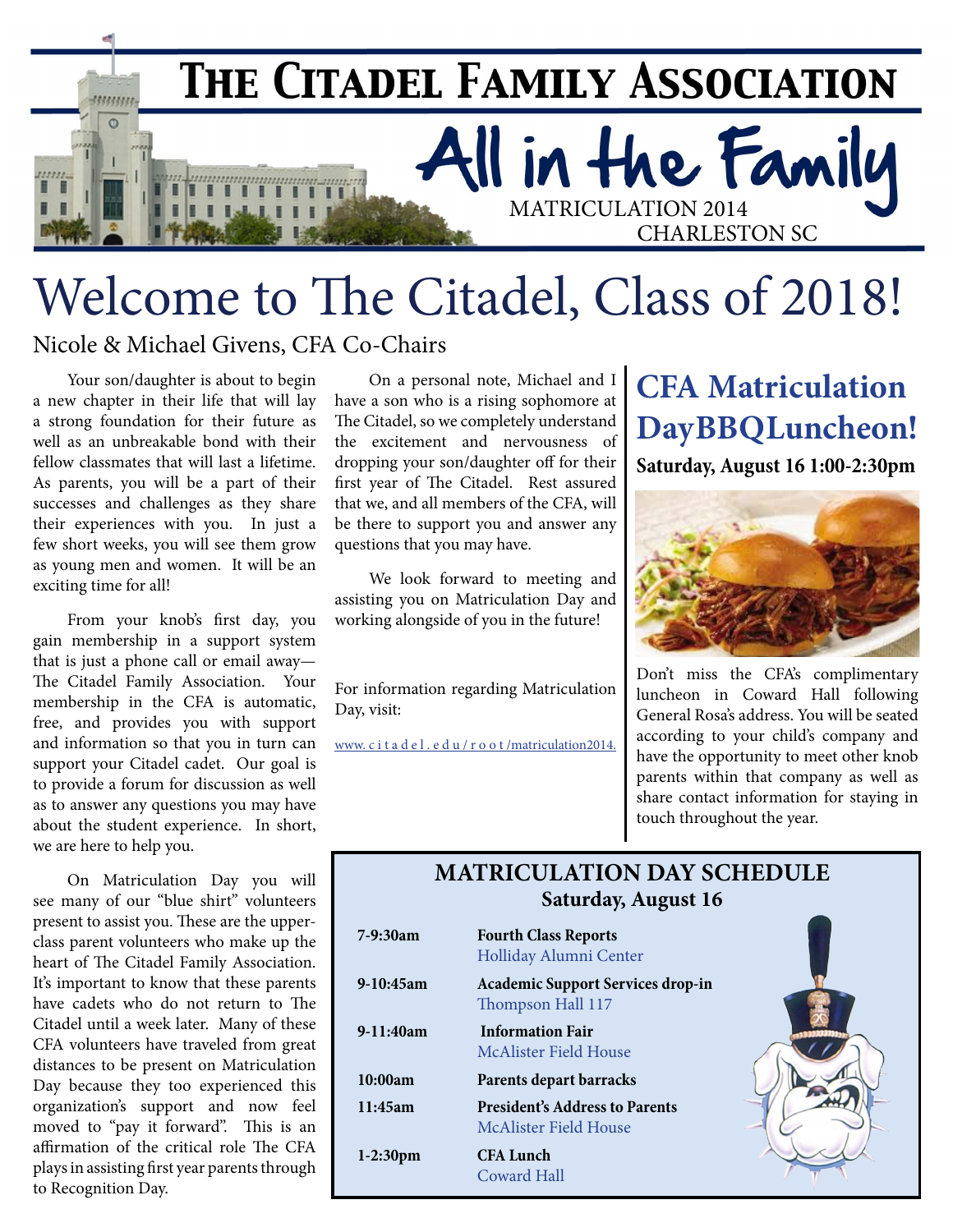#### **CFA BATTALION AND COMPANY REPRESENTATIVES 2014-15**

| Company                                                                 | Name                              | <b>Class</b>                  | Telephone                       |
|-------------------------------------------------------------------------|-----------------------------------|-------------------------------|---------------------------------|
| <b>1st Battalion</b>                                                    | <b>Wayne &amp; Betty Boulware</b> | 2016                          | W#803-924-3206 B#803-924-2899   |
| Alpha                                                                   | <b>Ashley Gess</b>                | 2015                          | 803-507-6249                    |
|                                                                         | Erika Marshall                    | 2015                          | 843-592-2781                    |
|                                                                         | Dena Benedict                     | 2016                          | 864-414-6672                    |
| <b>Bravo</b>                                                            | <b>Lilly Grimm</b>                | 2016                          | 708-244-8270                    |
|                                                                         | Devon & Debbie Blackwell          | 2016                          | 843-756-5100                    |
|                                                                         | <b>Gina Devlin</b>                | 2016                          |                                 |
| Charlie                                                                 | Ann Emmrich                       | 2015                          | 815-577-8650                    |
|                                                                         | Lynn & Tommy Baker                | 2015                          | 843-834-3255                    |
|                                                                         | Vince & Christine Tryer           | 2015                          | 910-452-5967                    |
|                                                                         | Vicki & Harvey Aikman             | 2015                          | V#956-519-8947 H# 956-778-8947  |
| Delta                                                                   | Don & Jan Gillespie               | 2015                          | D# 803-389-5614 J# 843-984-5022 |
|                                                                         | Leslie Francis                    | 2016                          | 803 240-4710                    |
| <b>2nd Battalion</b>                                                    | Lori Cook                         | 2016                          | 850-686-5951                    |
| <b>Regimental Band</b>                                                  | <b>Phyliss Stoker</b>             | 2015                          | 518-399-6464                    |
|                                                                         | <b>Catherine Gorman</b>           | 2017                          | 812-577-6667                    |
|                                                                         | <b>Chenay Clark</b>               | 2017                          | 201-657-8122                    |
|                                                                         | Michele Adames                    | 2017                          | 215-206-1210                    |
|                                                                         | Cynthia Dils                      | 2017                          | 850-450-8111                    |
|                                                                         | Lori Cook                         | 2016                          | 850-686-5951                    |
| Echo                                                                    | <b>Ruth Haynie</b>                | 2015                          | 843-870-4732                    |
|                                                                         | Kathy & Daniel Greco              | 2015                          | 843-863-0255                    |
|                                                                         | <b>Vicki Bates</b>                | 2017                          | 803-446-7354                    |
|                                                                         | Anna Gray                         | 2015                          | 864-621-9707                    |
| F-Troop                                                                 | Julie and Chuck Ashburn           | 2015                          | 501-664-0340 ext 368            |
|                                                                         | Dori Breeden                      | 2017                          | 704-804-0967                    |
|                                                                         | <b>Penny Broach</b>               | 2015                          | 864-903-0469                    |
| Golf                                                                    | Marie Duncan                      | 2015                          | 864-621-7902                    |
|                                                                         | Vicki Bourckel                    | 2017                          | 410-661-9351 $(H)$              |
|                                                                         | <b>Bonnie Shaver</b>              | 2017                          | 864-556-6332                    |
| Hotel                                                                   | John & Pamela Hoyt                | 2017                          | J#864-9791224 P#864-423-2894    |
|                                                                         | <b>Cindy Rickenbaker</b>          | 2017                          | 843-901-7502                    |
|                                                                         | Michelle Brumble                  | 2017                          | 803-417-6916                    |
|                                                                         |                                   | <b>CFA BOARD OF DIRECTORS</b> |                                 |
| <b>CHAIRMAN</b>                                                         |                                   |                               | <b>SECRETARY</b>                |
| Nicole & Michael Givens<br>(Nicole) 843.252.2222 (Michael) 843.252.1860 |                                   |                               | Amy Russo<br>864.303.8328       |
| cfa.givens@gmail.com                                                    |                                   |                               | amyrusso0711@aol.com            |
| VICE-CHAIRMAN                                                           |                                   |                               | <b>CFA LIAISON</b>              |
| Jill Campion                                                            |                                   |                               | Shamus Gillen                   |
| 864.423.7105                                                            |                                   |                               | 843.953.4830                    |
| jillcampion@aol.com                                                     |                                   |                               | gillens@citadel.edu             |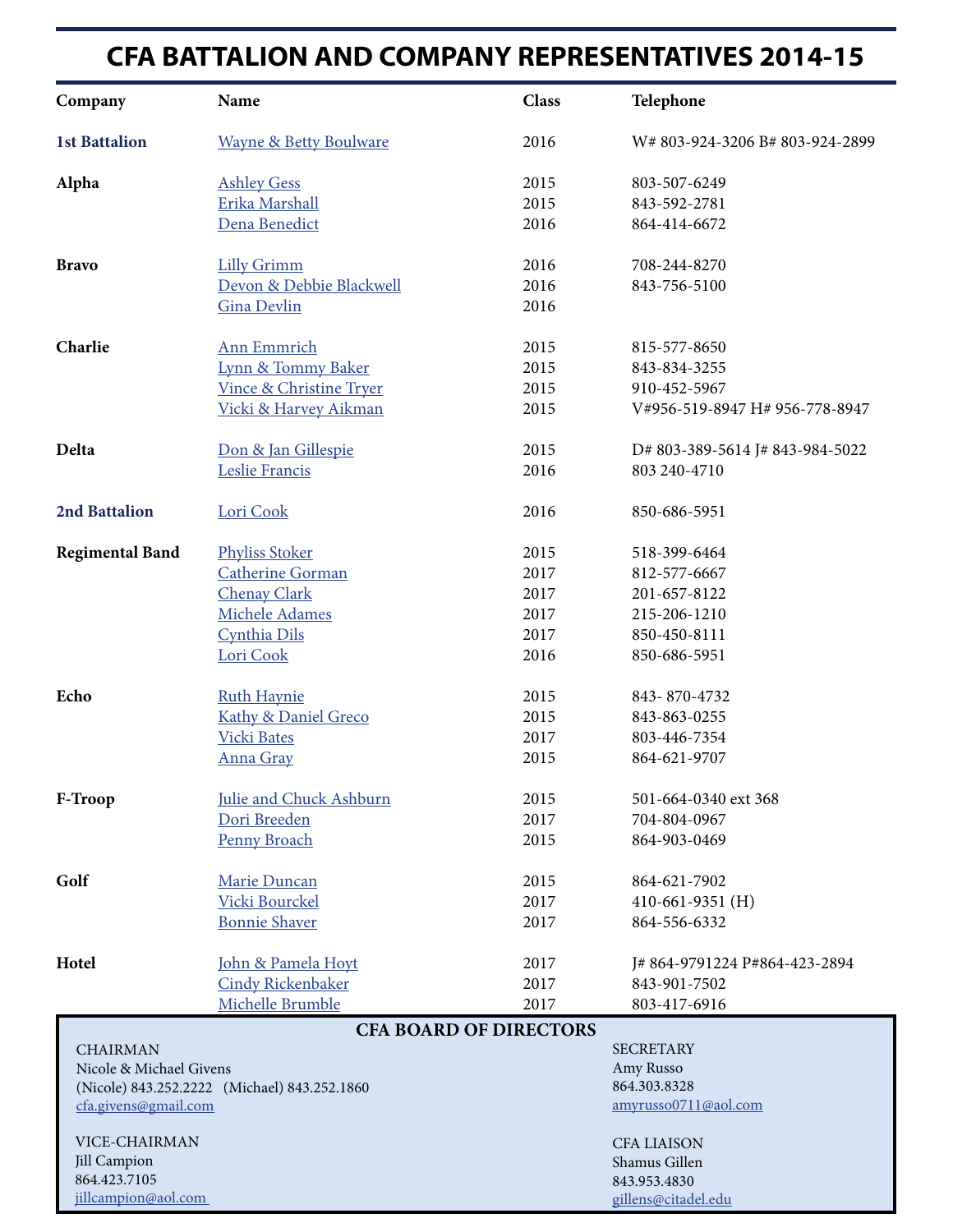### **CFA BATTALION AND COMPANY REPRESENTATIVES 2014-15**

| <b>3rd Battalion</b>    | <b>Lisa Kelly</b>               | 2017 | 443-562-4446                      |
|-------------------------|---------------------------------|------|-----------------------------------|
| India                   | Mike & Tammy Hopkins            | 2016 | 843-383-9444                      |
| Kilo                    | <b>Judith Ann Faile</b>         | 2017 | 864-608-2983                      |
|                         | <b>Cindy Griffin</b>            | 2016 | 803-547-7590                      |
| Lima                    | Mike & Misty Grubb              | 2015 | 843-863-9869                      |
|                         | Cindy & Mike Willimon           | 2016 | 864-918-9332                      |
|                         | Karen Bedenbaugh                | 2017 | 704-678-5807                      |
| Mike                    | Jay & Joy Hope                  | 2016 | 864-580-9324                      |
|                         | Maria Faulkner                  | 2017 | 843-287-1782                      |
| <b>4th Battalion</b>    | <b>Bridget Foley</b>            | 2015 | 864-275-1311                      |
| November                | Donna & Jerome Pinckney         | 2017 | 910-264-6136                      |
|                         | Danny & Lisa Brown              | 2017 | L#864-304-5651 D#864-704-7525     |
|                         | <b>Jill Williams</b>            | 2017 | 864-430-5916                      |
| Oscar                   | Linn Richardson                 | 2017 | 803-840-9246                      |
|                         | Deb Bednar                      | 2017 | 412-377-6607                      |
| Romeo                   | <b>Tracy Meyers</b>             | 2016 | 803-238-3014                      |
|                         | <b>Gary &amp; Carrie Worner</b> | 2015 | 330-808-0537 (Carrie)             |
| <b>Tango</b>            | John & Amy Drew                 | 2015 | J#803-624-0490 A#803-624-0489     |
|                         | Jeannine Rodgers                | 2017 | 864-350-5940                      |
|                         | Debbie Finley                   | 2016 | 828-638-9285                      |
|                         | Denisse Spade                   | 2017 | 828-638-1174                      |
| <b>5th Battalion</b>    | Cindy & Ken Waterlander         | 2016 | 843-708-7587                      |
| Papa                    | <b>Pauline Meyer</b>            | 2016 | 843-607-4814                      |
|                         | <b>Sherry Knotek</b>            | 2015 | 518-580-9396                      |
|                         | Karen & Paul Willis             | 2016 | 843-460-5169                      |
| <b>Palmetto Battery</b> | <b>Rosy Cass</b>                | 2015 | 803 389 0359                      |
|                         | <b>Terry Murphy</b>             | 2017 | 843-270-9127                      |
|                         | <b>Kelly Wisheart</b>           | 2017 | 321-759-3745                      |
| Sierra                  | Lt.Col Patrick & Melanie Maes   | 2016 | 843/501-0602                      |
| <b>Victor</b>           | Don & Tracy Blagburn            | 2016 | 843-525-6421                      |
|                         | Ken & Kim Ford                  | 2017 | ken 703-864-0208 kim 703-867-6389 |
|                         | <b>Suzanne Nelson</b>           | 2017 | 630-779-6213                      |